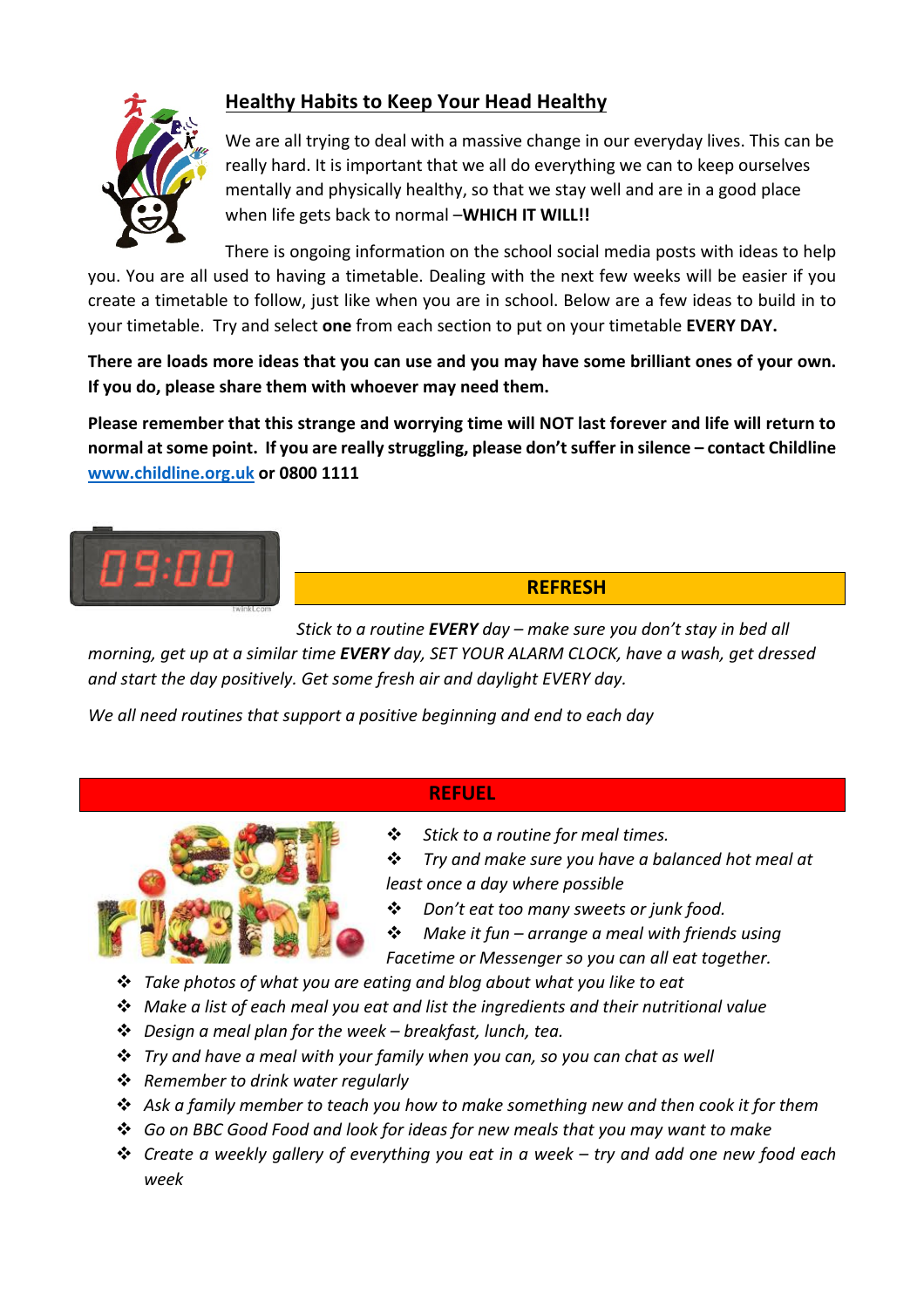## **CONNECT**



Many of us are having to self-isolate and we all will see less of our family and friends. This doesn't mean we have to lose touch  $-$  our connections to friends, family and online community are essential to keeping mentally well.

Arrange time EVERY day to connect with someone

 $\Diamond$  Facetime, WhattsApp and Messenger are great ways to chat to friends and family online. Try and build in a few short chats throughout your timetable so you have regular connection to others.

- Write letters to your friends and family  $-$  tell them how much they mean to you
- Post positive and inspirational messages on your story or other social media
- $\Diamond$  Text friends
- Log on to Kooth or Childline they have great and safe chatrooms for you to connect
- Join an online community for young people (follow our keeping safe online guidance of course!)
- $\Diamond$  Paint some positive words and put them in your window for passersby to see or leave them around the house for family members to read
- $\Diamond$  Choose a Word of the Week from Mrs Mason's booklet (see the assembly groups page on Google classrooms) Phone someone or text someone. Make sure you use the word in your conversation  $-$  then write down how you did that.
- $\Diamond$  If you know someone (an older person or someone who may be isolated) write them a letter. Give them positives that may help them cope. Tell them a bit about your hobbies and how you are spending the time away from school. (remember not to include personal details) Ask you parent to check it is OK and then send it to them.



## **MOVE**

Being active every day will help your physical and mental health. Plan time EVERY day for exercise and activity. Your usual routines will be different especially if you normally go out to a club. Find new ways to be active  $-$  that in itself can be fun!

Everyone can find a way of moving throughout the day.

- $\downarrow$  Youtube is a great place to start look for workouts, dance routines, yoga routines, anything that gets you moving.
- Look at the NHS website https://www.nhs.uk/live-well/exercise/physical-activityguidelines-children-and-young-people/ You will find great ideas for getting active right here!
- $\uparrow$  Download an app to help you plan your activity My Fitness Pal is free and good to use.
- $\leftarrow$  Dance in your kitchen
- $\leftarrow$  Facetime friends and workout together
- $\downarrow$  Set up a circuit for your family
- $\leftarrow$  Check out Instagram for inspiration (@thebodycoach)
- $\downarrow$  Get some fresh air in your garden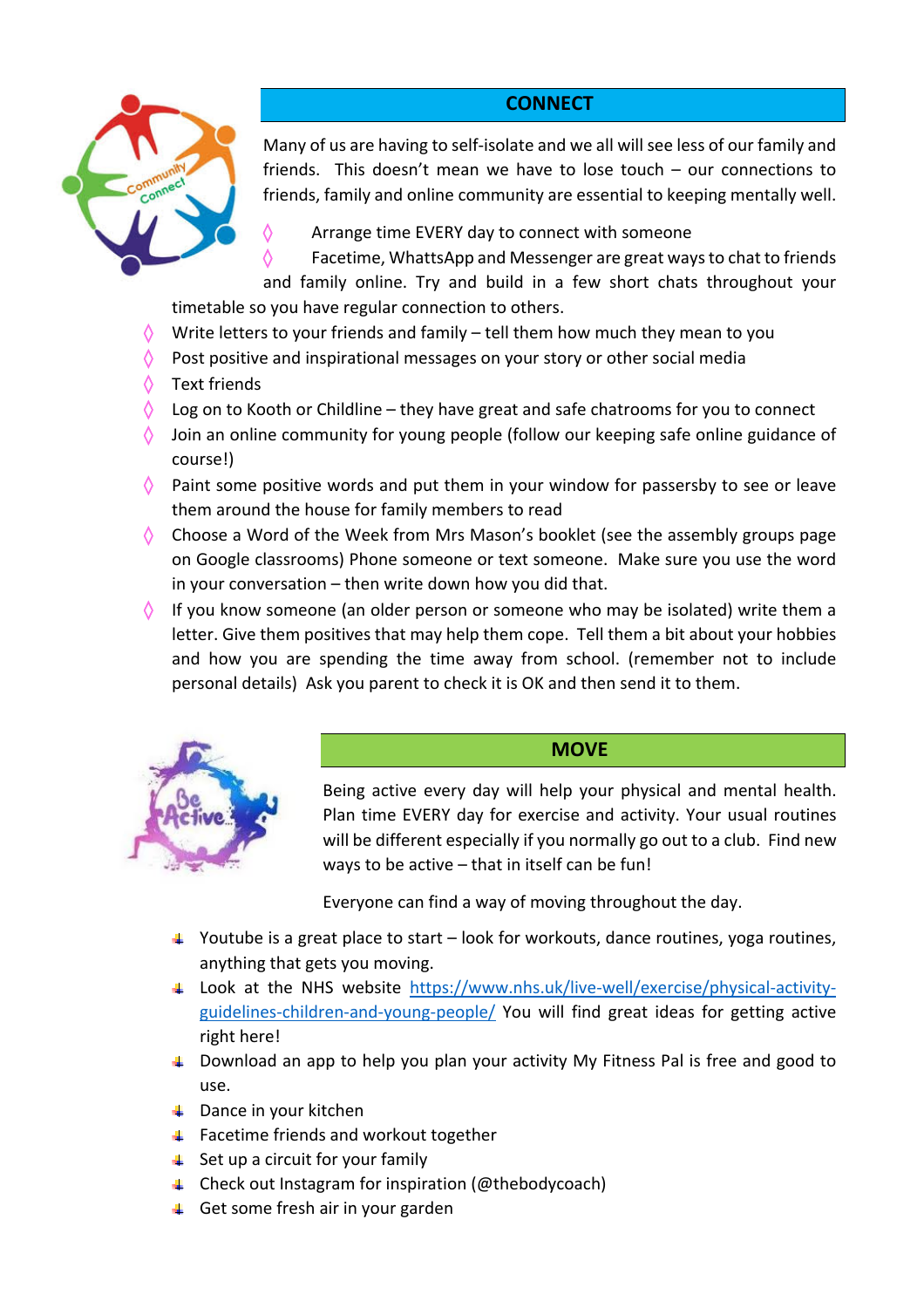- $\downarrow$  Walk your pets (keeping a safe distance from others)
- $\downarrow$  Do some gardening
- $\downarrow$  Help with household chores; hoover up, clean windows, clean your room!
- $\downarrow$  Do some stretching on the floor
- $\pm$  Set yourself a challenge kicky ups, sit ups, star jumps
- **4** Count the letters in your full name, times it by 5 and then do a different movement for that number
- $\downarrow$  Play active games with your family
- $\ddot{+}$  Check out the Time 4 Change website for ideas https://www.nhs.uk/change4life/activities?gclid=EAIaIQobChMIsLCr5dy6AIVgrHtCh20mA89EAAYASAAEgKW1fD\_BwE&gclsrc=aw.ds



### **CREATE**

Doing things we enjoy really helps lift our mood and pass the time.

- $\blacktriangledown$  Create a story board for each week show activities you have done or work you have completed
- $\blacktriangleright$  Create a mood board it could be images of things that make you happy or it could be all about the emotions you feel
- Imagine you are writing a book. Give it a title and then design a book cover for it.
- **Design a photo gallery of all your favourite pictures**
- $\blacktriangleright$  Build something from items you would normally throw away e.g. cereal box packets
- **P** Design a board game  $-$  it could be top tips to get through self-isolating
- ◆ Design a new computer game
- $\blacktriangleright$  Re-write the rules of your favourite sport
- ♥ Choreograph a new dance or write a new tune or song
- Make some positive sayings cards that you could hand out
- $\blacksquare$  Imagine you are going on Dragon's Den what new product would you pitch
- Redesign your bedroom
- Write a script for a tv series



### **LEARN**

Learning new things builds our confidence and reminds us that our minds are always developing  $-$  no matter how old we are. Build in time every day for learning.

 $\Diamond$  Use Google classrooms – your school is important. We may not

be in school but you need to keep practicing all the new skills you are learning, so that it will be easy to pick up when we get back to normal.

 $\Diamond$  Try and learn a new skill, playing an instrument, cooking a recipe, doing a maths challenge, a new hobby.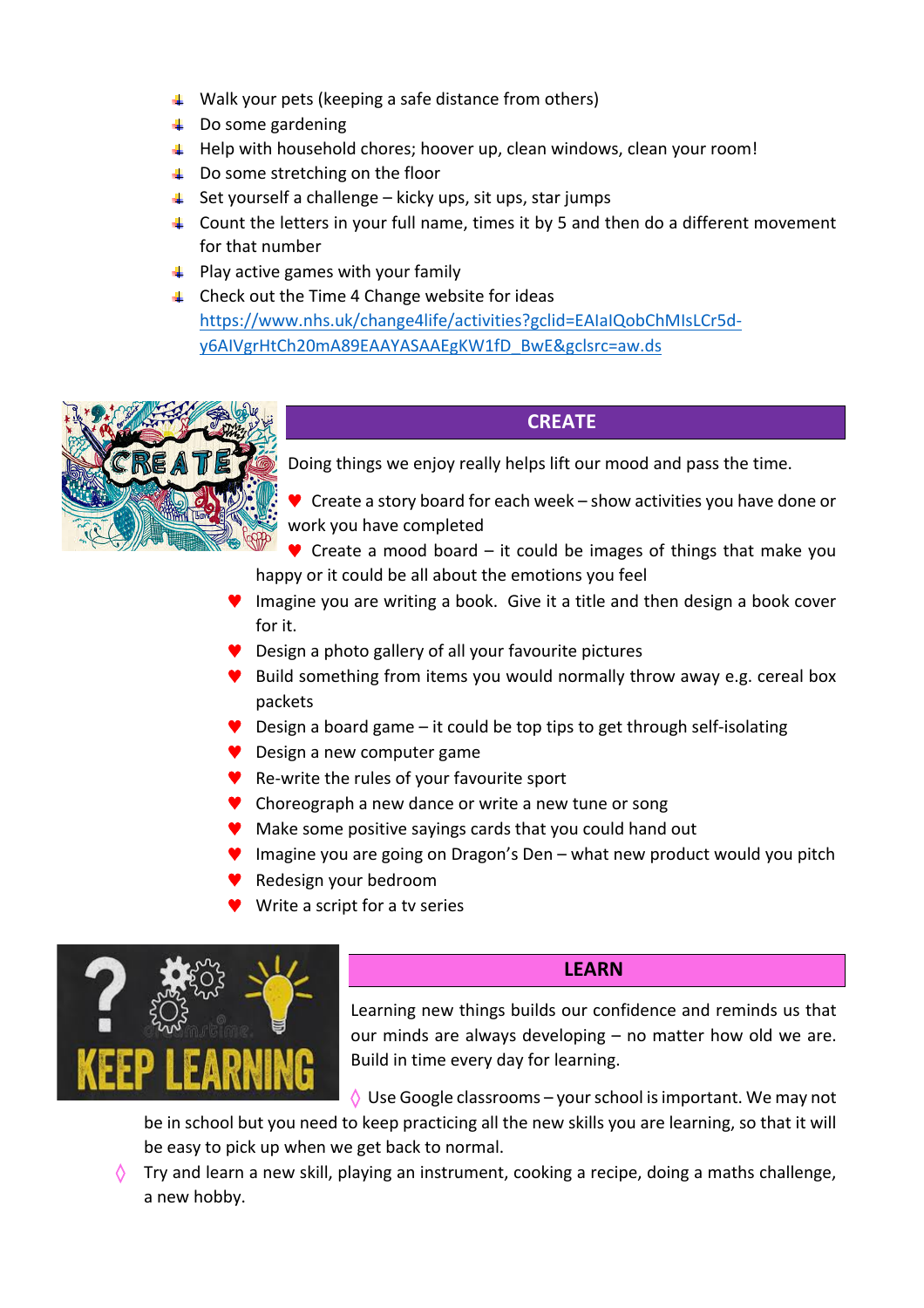- $\Diamond$  Write a list of all the things that you have learned about yourself during this strange time. I have learned that I am really good at setting myself a challenge and sticking to it  $-1$  didn't think  $I$  was  $-$  but now  $I$  do!!
- $\Diamond$  Create a video of things that you have learned this week share it with your family
- $\Diamond$  Practise something that you know you struggle with e.g. drawing, relaxing, writing sentences,
- $\Diamond$  Ask each member of your family to give examples of the best thing they have learned from their family or friends
- $\Diamond$  Make a list of 3 new things you are going to try when life gets back to normal e.g. join a dance club or how to juggle



# **GIVE**

When we do good for others, it makes us feel good too! Our brains get a feel good fix.

It is always important to be kind to others, but especially now when we are facing a lot of uncertainty.

- Send a text to a friend to tell them how much you appreciate them.
- Log on to Action for Happiness for ideas for doing kind things
- Help a family member out with a job or something they need support

#### with

- $\blacktriangleright$  Make a gift for someone in your house
- ◆ Design a poster about kindness
- $\blacktriangledown$  Write a story about someone who did something helpful for someone
- $\blacktriangledown$  Phone someone that you know may be isolated or struggling
- $\blacktriangledown$  Send an email to a teacher to thank them for all they are doing at the moment
- $\blacktriangledown$  Write notes to everyone in your house with a happy message on
- $\blacktriangledown$  Sort out your bedroom. See if you could find one thing you no longer use that you could donate to the charity shop when we can visit them again.
- $\blacktriangledown$  Plan a fundraising activity for a local charity, which you could do when we are back to normal





Having lots of time on your hands can lead to overthinking things, worrying more, feeling down and getting bored. Try to use some of your time to relax and distract. Spend some time each day really focusing on the here and now. This will help you relax and NOTICE the positive things around you.

Mind Full, or Mindful?

 $\nabla$  Check out this link for relaxation ideas - https://youngminds.org.uk/findhelp/looking-after-yourself/take-time-

out/?gclid=EAIaIQobChMIk4yj5d2y6AIVAbTtCh2mugmPEAAYAiAAEgI0HPD\_BwE